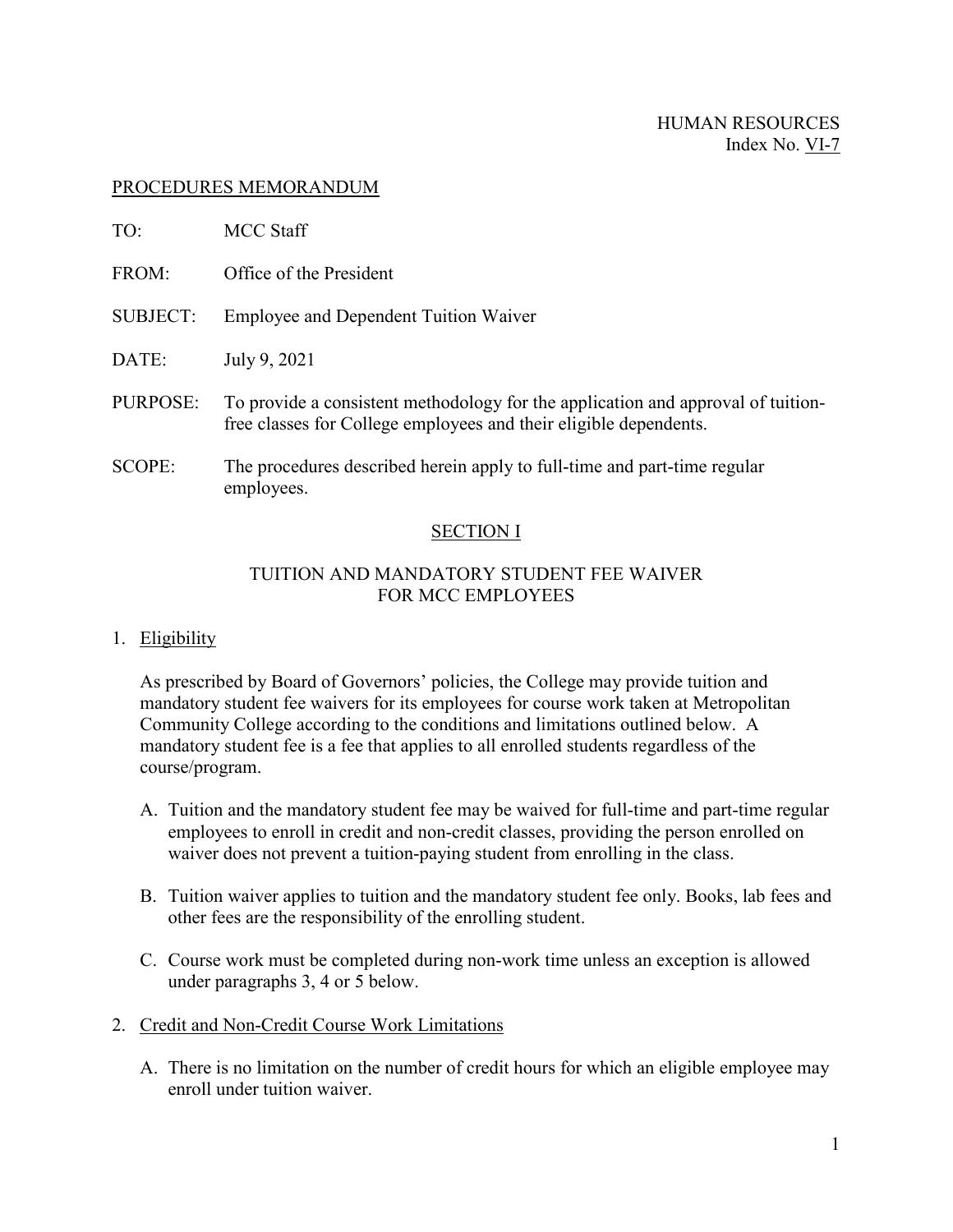B. The College reserves the right to designate certain non-credit classes as not available for tuition waiver or to limit the number of students per non-credit class enrolled under employee tuition waiver.

#### 3. Provision for Job Improvement Release Time

Release time to attend classes under the tuition waiver program which would result in a workweek of less than the full hours assigned to the position may be allowed if the employee is assigned new job responsibilities in which new skills are needed, and these skills can be obtained through course work completion at the College; and approval is obtained from the area Vice President.

### 4. Provision for Make-Up Time

Work hour adjustments to the normal workweek assigned to a position may be considered by the area Vice President for purposes of allowing an employee to take course work under the tuition waiver program. Such work hour adjustments must not interfere with the functions of the workplace, and any time-off allowed to take course work must be made up by the employee during the same workweek.

### 5. Provisions for Course Work Taken During Lunch Period

The College discourages the use of the lunch period to take course work under the tuition waiver program; however, the area Vice President may approve a request for tuition waiver for purposes of lunch period course work providing this does not interfere with the functions of the workplace. Such use will normally be limited to a period within the 11:00 a.m. through 2:00 p.m. time range, and any time-off required beyond the regular lunch period must be made up by the employee during the same workweek.

### 6. Approval and Registration Process

- A. Employees wishing to take tuition waiver course work shall initiate the Employee Tuition Waiver Form. (A copy of the current form is available in the Forms Bank located on the College's website.) The form is to be initiated by the employee not later than 10 days prior to the start of classes.
- B. The employee's signature and the signature of the Vice President for Human Resources are required on all employee tuition waiver forms. The approval and signatures of the employee's immediate supervisor and the area Vice President are also required when release time, make-up time, or lunch period time is involved.
- C. The employee must enroll via online or telephone registration, complete the Employee Tuition Waiver form, obtain supervisory signatures if necessary, and forward the form to the Human Resources Office for processing and distribution.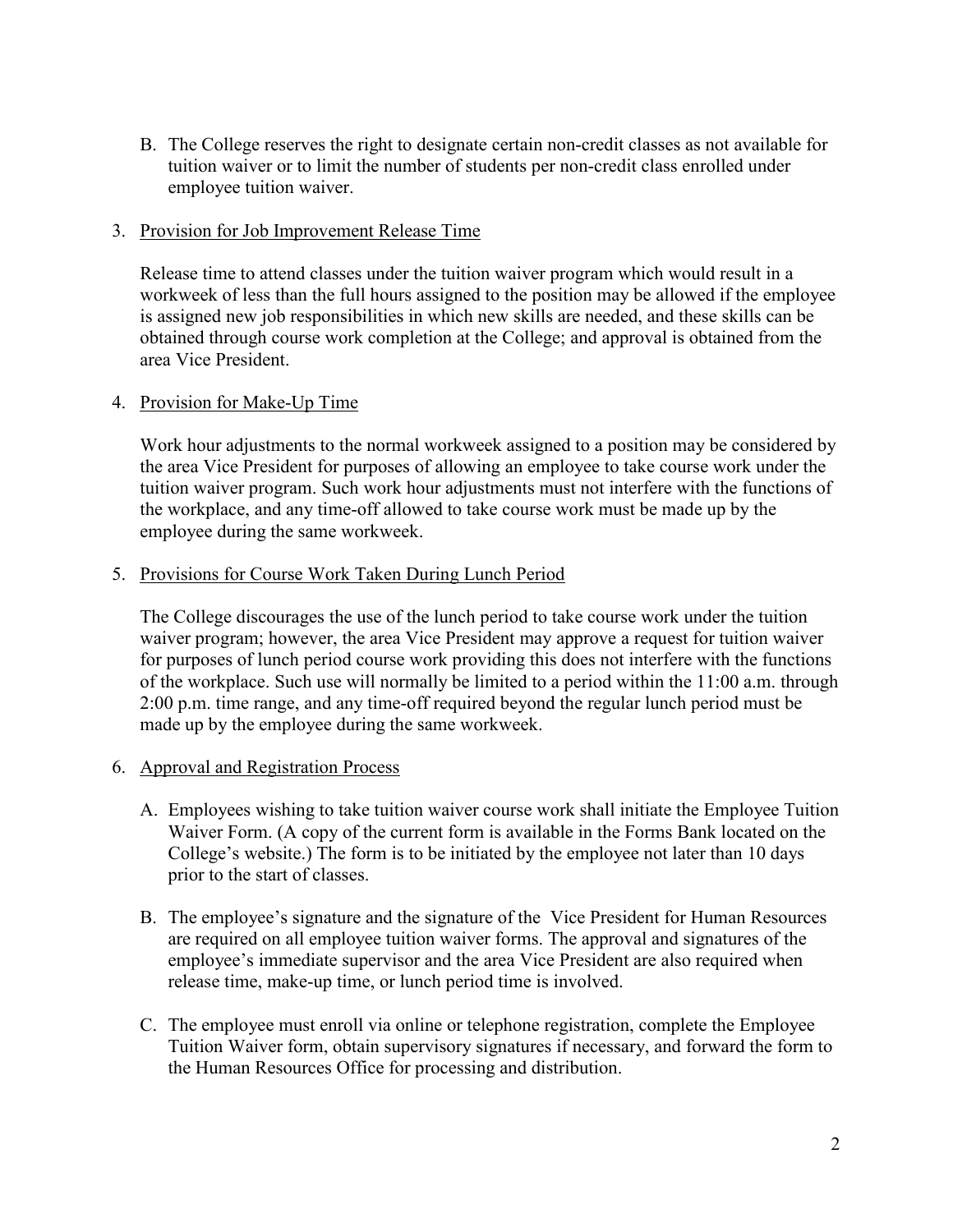### **SECTION II**

### TUITION AND MANDATORY STUDENT FEE WAIVER FOR DEPENDENTS OF MCC EMPLOYEES

#### 1. Eligibility

As prescribed by Board of Governors' policies, the College may provide tuition and mandatory student fee waivers for eligible dependents of full-time and part-time regular employees for course work taken at Metropolitan Community College according to the conditions and limitations outlined below. A mandatory student fee is a fee that applies to all enrolled students regardless of the course/program.

- A. The employee sponsor must be an eligible employee.
- B. Eligible dependents under this tuition waiver provision include:
	- 1) the spouse of the employee
	- 2) a child of the employee, providing the child either is claimed as a dependent on the employee's federal income tax return or otherwise is the employee's dependent child as defined in the Internal Revenue Code and thus eligible to receive a "qualified tuition reduction"
	- 3) a child of the employee's spouse providing the child lives in the same household as the employee and is claimed as a dependent on the employee's federal income tax return.
- C. Tuition and the mandatory student fee may be waived for an eligible dependent providing that dependent does not prevent a tuition-paying student from enrolling in the class.
- D. The benefit applies to both credit and non-credit courses.
- E. The benefit applies to tuition and the mandatory student fee only. Books, lab fees, and other fees are the responsibility of the enrolling student.

#### 2. Credit and Non-Credit Course Work Limitations

- A. There is no limitation on the number of credit hours an eligible dependent may enroll under tuition waiver.
- B. The College reserves the right to designate certain non-credit classes as not available for tuition waiver or to limit the number of students per non-credit class enrolled under dependent tuition waiver.
- 3. Approval and Registration Process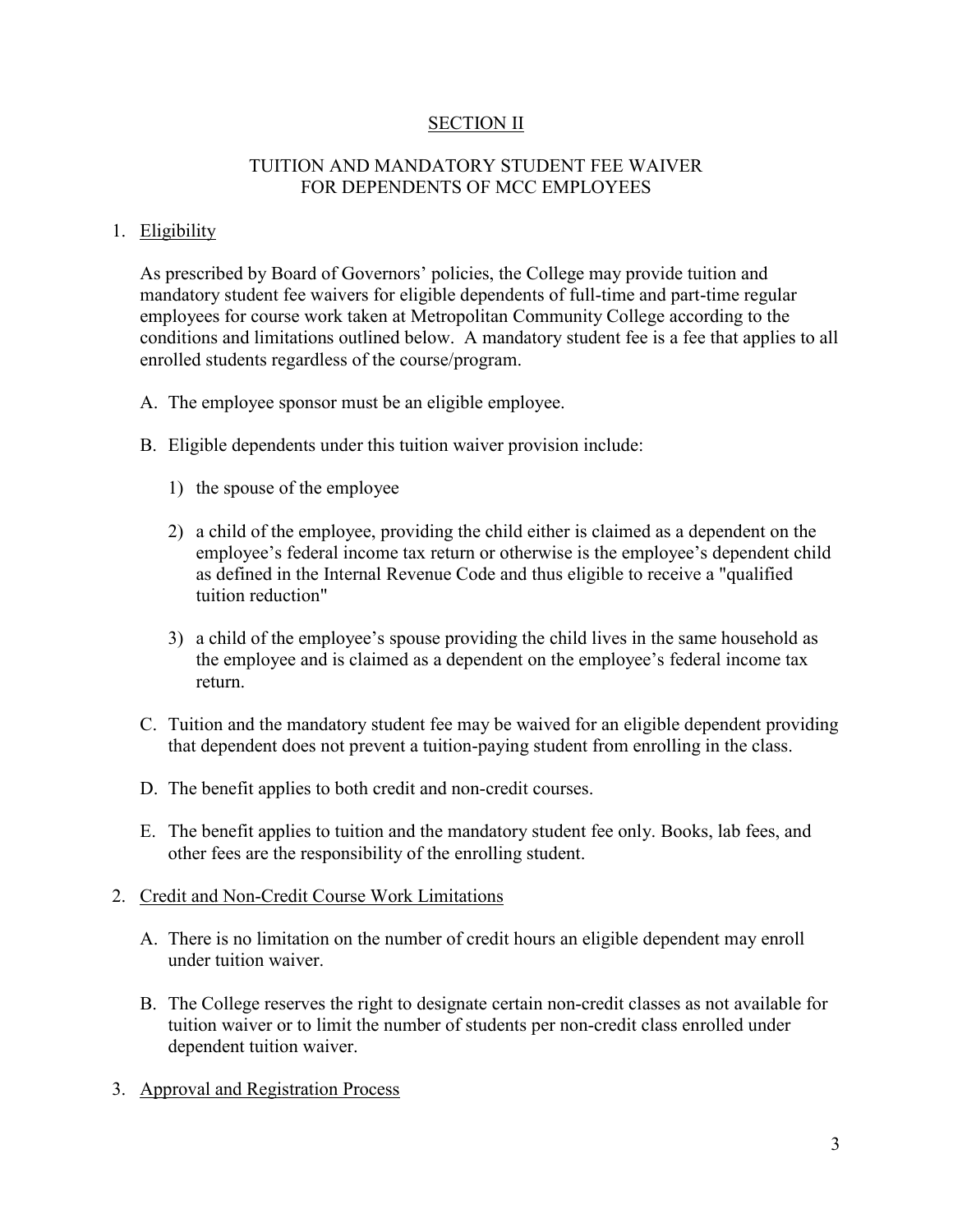- A. Sponsoring employees of dependents wishing to take tuition waiver course work shall initiate the Employee Dependent Tuition Waiver Form. (A copy of the current form is available in the Forms Bank located on the College's website.) The form is to be initiated by the employee not later than 10 days prior to the start of classes.
- B. The employee's signature and the signature of the Vice President for Human Resources are required on all employee dependent tuition waiver forms.
- C. The employee sponsor must enroll the eligible dependent via online or telephone registration, complete the Employee Dependent Tuition Waiver form and forward it to the Human Resources Office for processing and distribution.

## **SECTION III**

### INCOME TAX IMPLICATIONS

### 1. Tax Considerations

Metropolitan Community College will comply with Federal and State law concerning tax treatment of tuition and mandatory student fee waivers granted pursuant to this Procedures Memorandum.

#### 2. Verification of Status

- A. As a precondition to the granting of tuition waiver to an employee, the employee must provide all information reasonably requested by the Human Resources Office to permit verification of eligibility status.
- B. As a precondition to the granting of tuition waiver to a dependent, both the employee sponsor and the dependent must provide all information reasonably requested by the Human Resources Office, including copies of tax returns, to permit verification of eligibility status and determination of tax implications.

# SECTION IV

### ADDITIONAL TUITION WAIVER PRIVILEGES

Retired College employees are eligible for tuition and mandatory student fee waiver under the criteria established by Board Policy 50302 as set forth below:

"Tuition free scholarships on a space available basis are authorized for all retired full-time permanent employees with at least four years of continuous service to the College who are over sixty years of age and who were employed by the College at time of retirement."